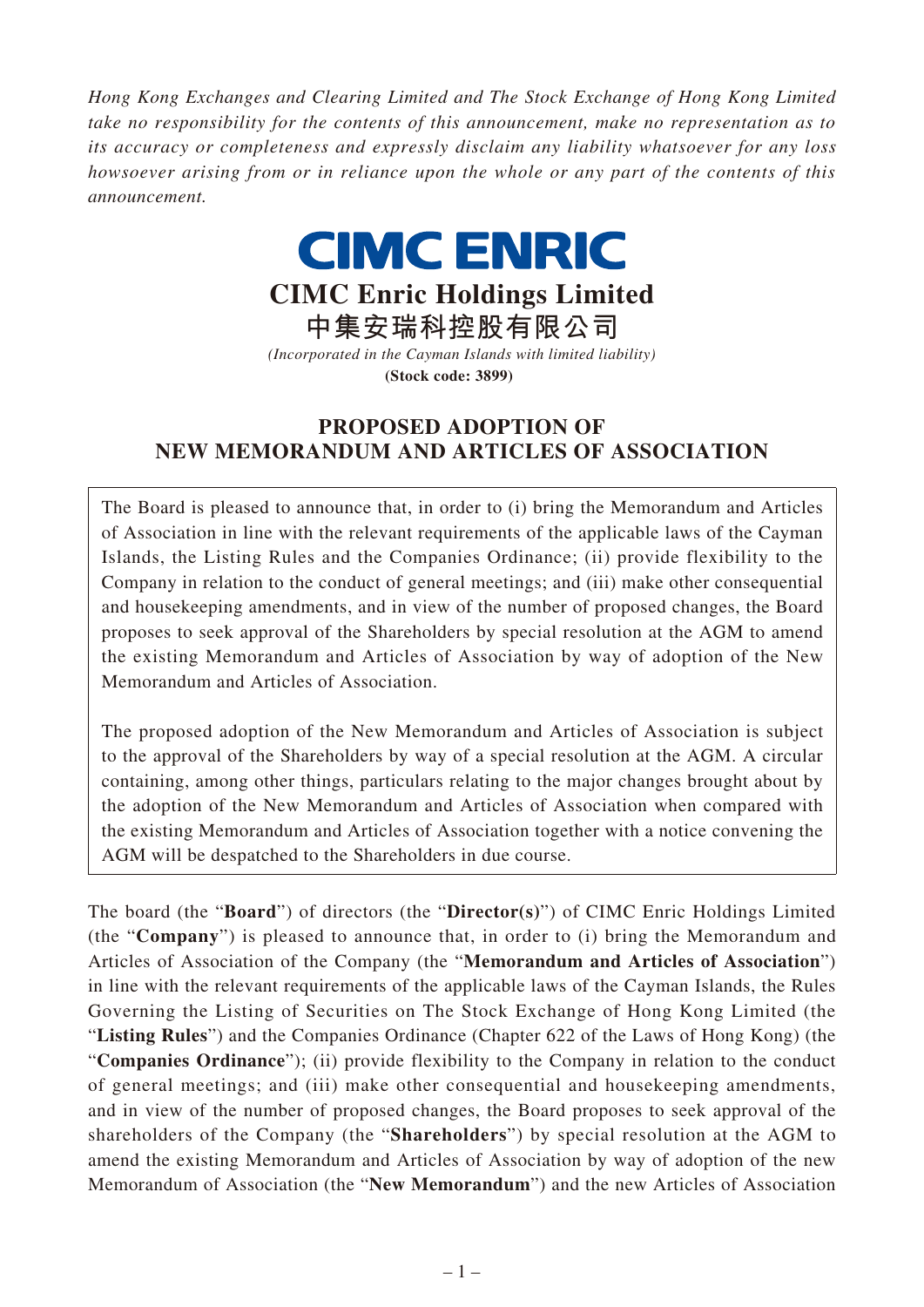(the "**New Articles**" and together with the New Memorandum, the "**New Memorandum and Articles of Association**"). A summary of the major changes brought about by the adoption of the New Memorandum and Articles of Association are set out below:

- (i) to reflect the current requirements and provisions of the Listing Rules, including but not limited to the following:
	- (a) to delete the definition of "associate" and insert the definition of "close associate", and make corresponding changes to the relevant provisions (including the provision providing that a Director shall not vote (nor be counted in the quorum) on any Board resolution approving any contract or arrangement or any other proposal in which he or any of his close associates is materially interested);
	- (b) to insert the definition of "substantial shareholder", and to provide that for the purposes of considering any matter or business in which a substantial shareholder of the Company or a Director has a material conflict of interest, a written Board resolution shall not be passed in lieu of a Board meeting;
	- (c) to provide that a resolution put to the vote of a general meeting shall be decided by way of a poll, save that the chairman of the meeting may in good faith allow a resolution which relates purely to a procedural or administrative matter to be voted on by a show of hands, and to make amendments as to who may demand a poll where a show of hands is allowed;
	- (d) to delete the exception of any contract or arrangement concerning any other company in which the Director or his associate(s) is/are interested only as a shareholder or in which the Director and any of his associates are not in aggregate beneficially interested in five (5) per cent or more of the issued shares or of the voting rights of any class of shares of such company (or of any third company through which his interest or that of any of his associates is derived) to the prohibition of a Director's right to vote on any Board resolution;
	- (e) to provide that a Director appointed by the Board to fill a casual vacancy or as an addition to the existing Board shall hold office until the next following annual general meeting of the Company after his appointment and shall then be eligible for re-election;
	- (f) to provide that the Company must hold its annual general meeting within six months after the end of its financial year unless otherwise permitted by the Listing Rules;
	- (g) to provide that an annual general meeting of the Company must be called by notice of not less than twenty-one (21) clear days, while all other general meetings must be called by notice of not less than fourteen (14) clear days, unless otherwise permitted by the Listing Rules;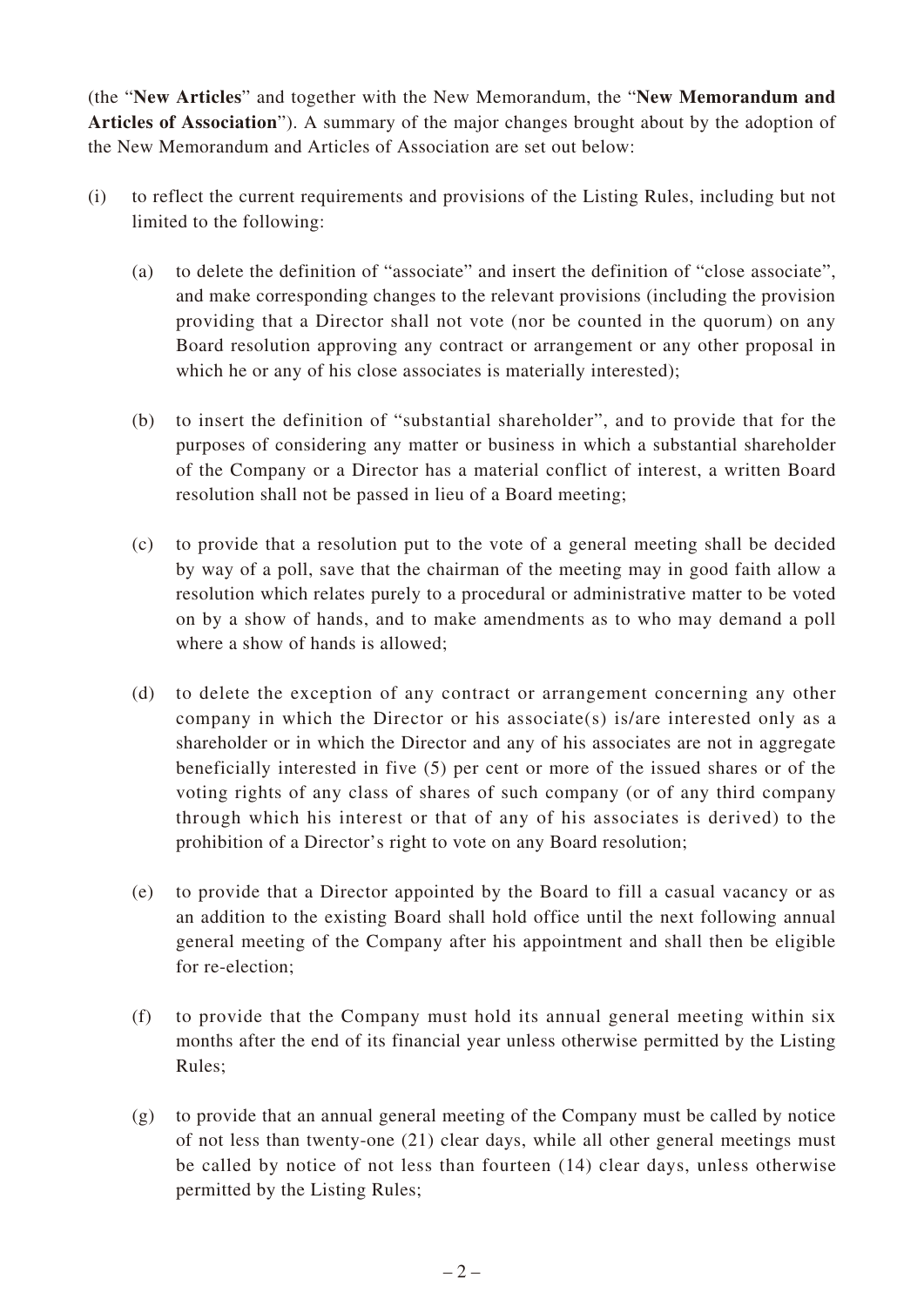- (h) to expressly provide the Shareholders the right to speak at general meetings;
- (i) to allow the Shareholders to remove the auditor of the Company at any time before the expiration of his term of office by ordinary resolution at a general meeting;
- (ii) to insert the definition of "electronic signature", and provide that as regards any certificates for shares or debentures or other securities of the Company, subject to applicable laws and the Listing Rules, the Board may by resolution determine that counter-signatures to the affixation of the Company's common seal or any of them may also be affixed by electronic signatures;
- (iii) to provide that Section 8 and Section 19 of the Electronic Transactions Act (2003) of the Cayman Islands do not apply to the New Articles to the extent they impose obligations or requirements in addition to those set out therein;
- (iv) to provide that the respective period of (i) the closure of the register(s) of members for inspection and (ii) the suspension for the registration of transfers of shares may be extended with the approval of the Shareholders provided that such period shall not be extended beyond sixty (60) days in any year;
- (v) to remove the restriction on the record date to determine the Shareholders' entitlement to any dividend, distribution, allotment or issue;
- (vi) to insert the definitions of "Act", "announcement", "electronic communication", "electronic means", "electronic meeting", "hybrid meeting", "Meeting Location", "physical meeting" and "Principal Meeting Place" to align the relevant provisions in the New Articles with the applicable laws of the Cayman Islands and the Listing Rules, and to make corresponding changes to the relevant articles;
- (vii) to allow all general meetings (including, inter alia, an annual general meeting, an extraordinary general meeting, any adjourned meeting or postponed meeting) to be held as a physical meeting in any part of the world and at one or more locations, or as a hybrid meeting or an electronic meeting, and to make necessary changes to the relevant articles, including but not limited to the following:
	- (a) to include additional details to be specified in a notice of general meeting in light of the allowing of general meetings to be held at one or more meeting locations, or as a hybrid meeting or an electronic meeting;
	- (b) to provide that the chairman of the general meeting may, with the consent of the general meeting at which a quorum is present or at his absolute discretion under certain prescribed circumstances, adjourn the meeting from time to time (or indefinitely), from place to place(s) and/or from one form to another (a physical meeting, a hybrid meeting or an electronic meeting);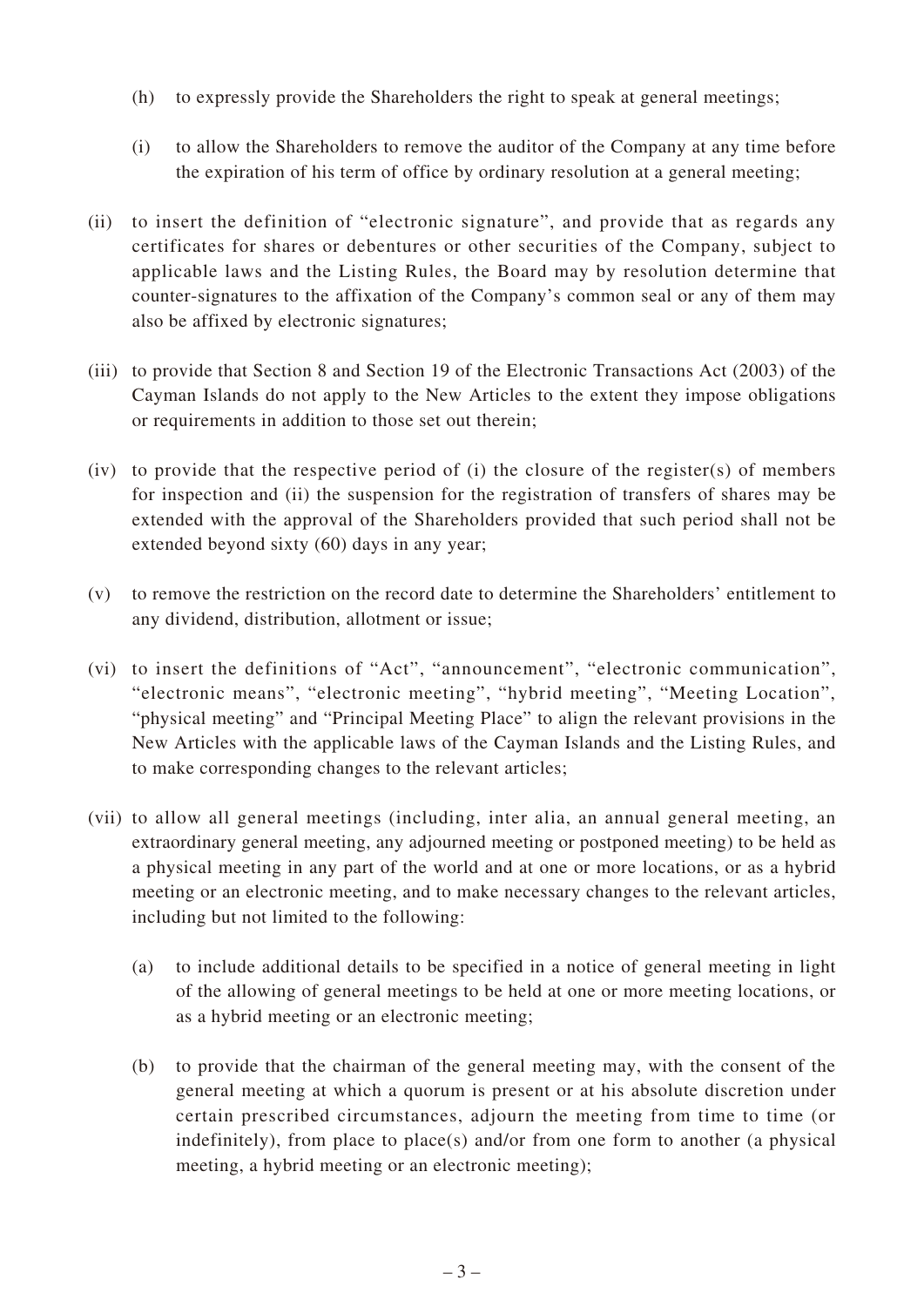- (c) to provide for the proceedings of general meetings which are held at one or more locations, or as a hybrid meeting or an electronic meeting, and the powers of the Board and the chairman of the general meeting in relation thereto;
- (d) to allow the Directors to postpone or make changes to a general meeting when they in their absolute discretion consider it is inappropriate, impracticable, unreasonable or undesirable to hold the general meeting on or at the scheduled date or time or place or in the scheduled form, for example, in case of bad weather conditions or other similar events, and to make corresponding changes to the relevant articles; and
- (e) to allow for votes to be cast by the Shareholders electronically as the Directors or the chairman of the general meeting may determine;

(viii) to allow instruments of proxy to be returned to the Company by electronic means;

- (ix) to provide for more physical and electronic channels for the giving or issue of any notice or document by or on behalf of the Company (including any "corporate communication" within the meaning ascribed thereto in the Listing Rules);
- (x) to provide that a notice, document or publication is deemed to have been served on the day on which it first appears on the Company's website to which the recipient may have access or the day on which the notice of availability is deemed to have been delivered to such person, whichever is later, and if such notice, document or publication is issued as an advertisement in a newspaper, it shall be deemed to have been served on the day on which the advertisement first so appears;
- (xi) to allow the Board to elect one or more chairmen of the Company;
- (xii) to provide the mechanism for determining the chairman of each general meeting and the chairman of each meeting of the Board where the Company has more than one chairman;
- (xiii) to provide that Directors may participate in any Board meeting by means of a conference telephone, electronic facilities or other communications equipment;
- (xiv) to provide for the notice of a Board meeting to be deemed to be duly given to a Director if it is given to such Director in writing or verbally (including in person or by telephone) or via electronic mail or in such other manner as the Board may from time to time determine;
- (xv) to align and update references to the Companies Ordinance, including to revise the relevant provisions relating to restrictions on loans by the Company to Directors and their close associates in line with the provisions of the Companies Ordinance;